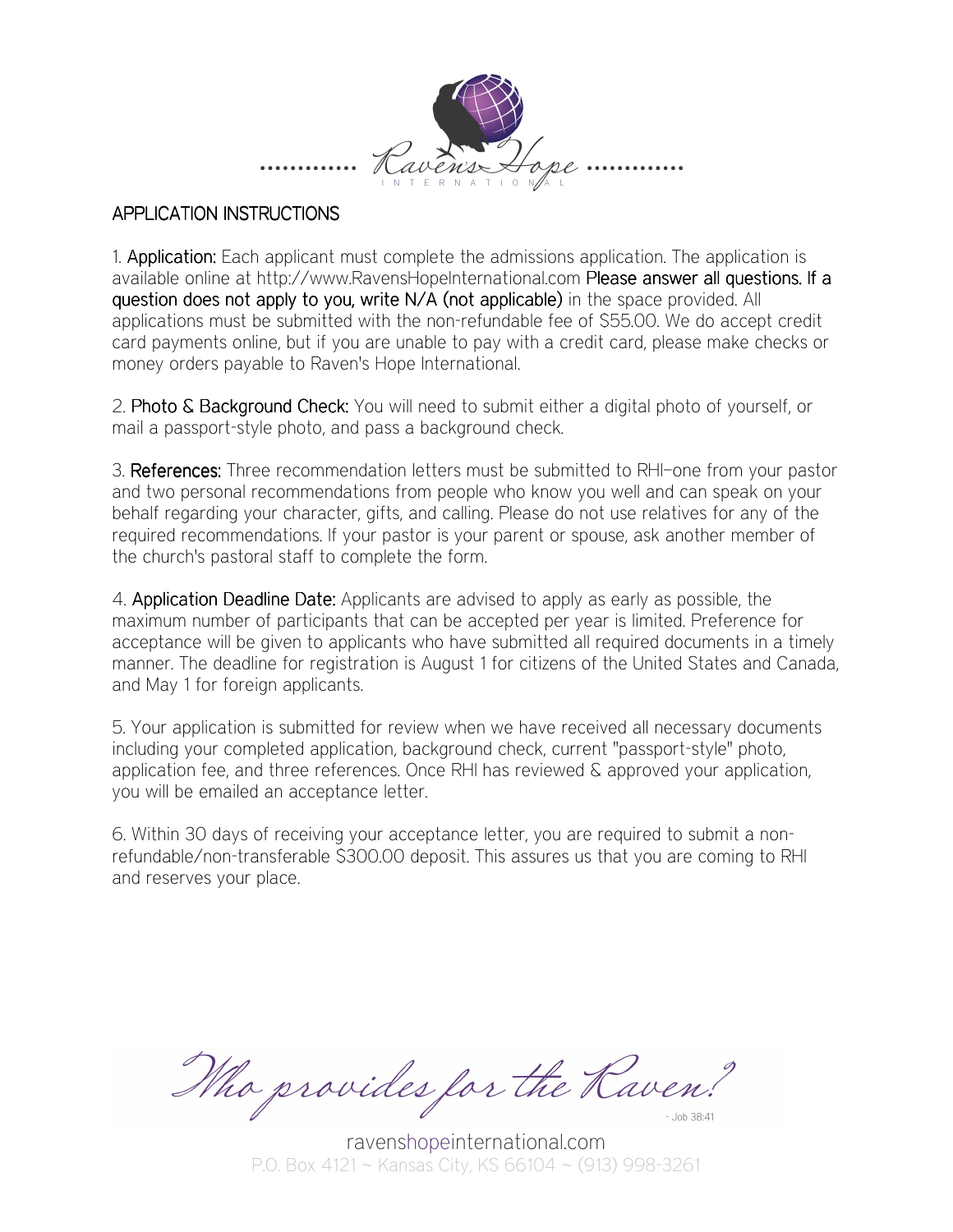## CONTACT INFO

| Current Address:                                                                  |                                                                                             |  |  |
|-----------------------------------------------------------------------------------|---------------------------------------------------------------------------------------------|--|--|
|                                                                                   |                                                                                             |  |  |
|                                                                                   |                                                                                             |  |  |
|                                                                                   |                                                                                             |  |  |
| If unable to receive phone calls, who is a contact person that we can speak with? |                                                                                             |  |  |
|                                                                                   |                                                                                             |  |  |
|                                                                                   |                                                                                             |  |  |
| Do you speak English? Y/N?                                                        |                                                                                             |  |  |
|                                                                                   |                                                                                             |  |  |
| Marital Status:                                                                   |                                                                                             |  |  |
|                                                                                   | Single: Married: Divorced: Widow: Single: Separated: Midow: Widow: Widow: Webser Separated: |  |  |

Please answer all questions. If a question does not apply to you, write N/A (not applicable)

Who provides for the Raven?

ravenshopeinternational.com P.O. Box 4121 ~ Kansas City, KS 66104 ~ (913) 998-3261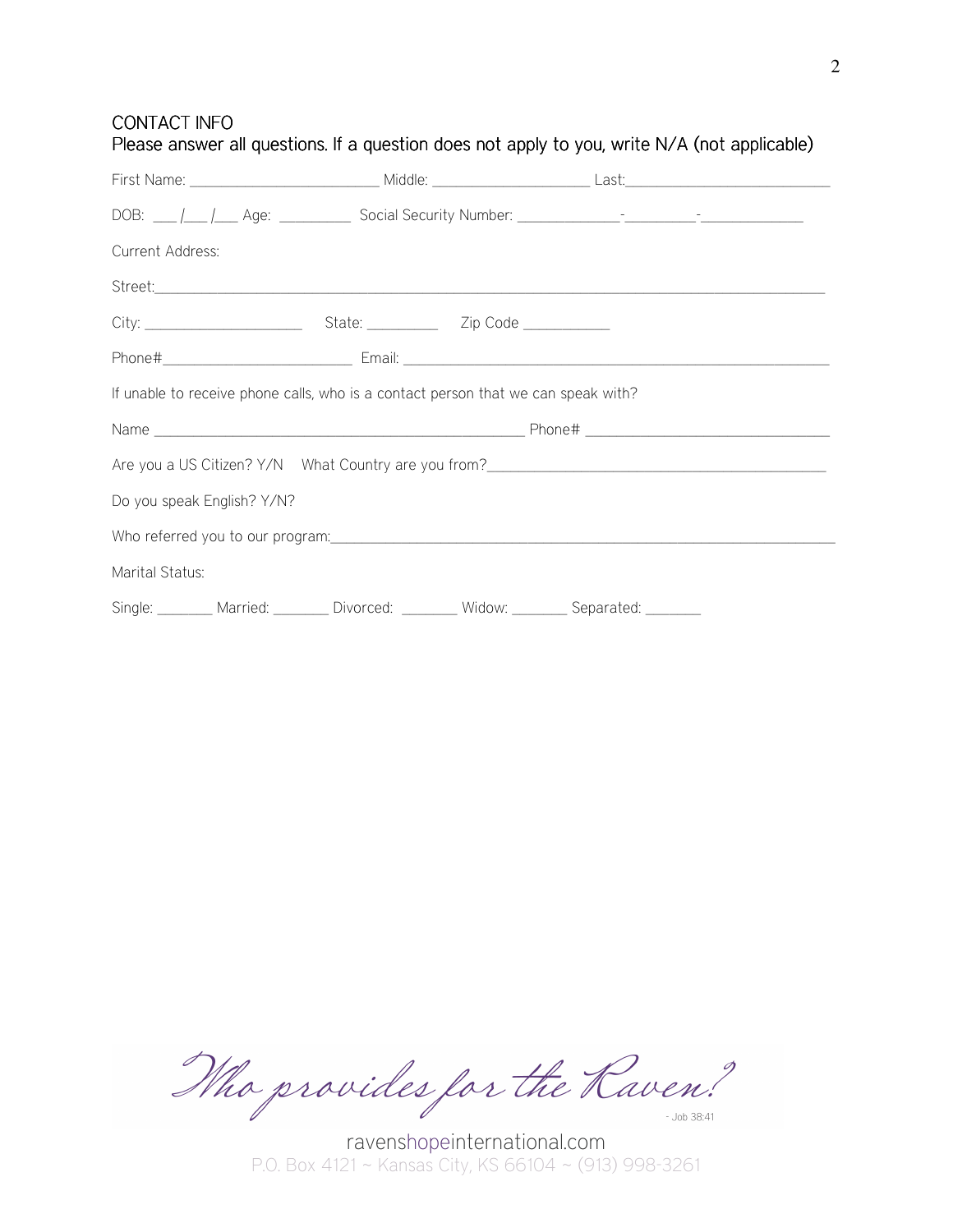## MEDICAL INFO

| MUST BE NICOTINE FREE UPON ADMISSION!                      | Do you smoke cigarettes Y/N How many cigarettes do you smoke per day: ______ Are you willing to quit? Y/N                                                                                                                                                                              |
|------------------------------------------------------------|----------------------------------------------------------------------------------------------------------------------------------------------------------------------------------------------------------------------------------------------------------------------------------------|
|                                                            |                                                                                                                                                                                                                                                                                        |
| Have you ever had a drug or alcohol addiction problem? Y/N |                                                                                                                                                                                                                                                                                        |
|                                                            | Have you received treatment? Y/N If yes, where and when completed? _________________________________                                                                                                                                                                                   |
|                                                            | Have you been diagnosed with a mental health condition? Y/N Were you hospitalized? Y/N                                                                                                                                                                                                 |
|                                                            |                                                                                                                                                                                                                                                                                        |
|                                                            |                                                                                                                                                                                                                                                                                        |
|                                                            |                                                                                                                                                                                                                                                                                        |
|                                                            |                                                                                                                                                                                                                                                                                        |
|                                                            |                                                                                                                                                                                                                                                                                        |
|                                                            | Address: <u>The Community of the Community of the Community of the Community of the Community of the Community of the Community of the Community of the Community of the Community of the Community of the Community of the Comm</u>                                                   |
|                                                            | AMERICAN RESIDENTS ARE FINANCIALLY RESPONSIBLE FOR ALL MEDICAL AND DENTAL NEEDS WHILE IN THE PROGRAM!<br>If American, who will be financing all of your medical and dental needs?                                                                                                      |
|                                                            |                                                                                                                                                                                                                                                                                        |
|                                                            | Have you ever had or do you currently have any of the following? (circle) Seizures Heart Disease Diabetes<br>High Blood Pressure Vision Problems Respiratory Problems Sexually Transmitted Disease Hepatitis<br>Hearing Problems Tuberculosis Back Injury Problems Standing or Lifting |
|                                                            | Are you pregnant? ____________ If so, how many months? __________                                                                                                                                                                                                                      |
|                                                            | Have you ever been tested for HIV? Y/N Tuberculosis? Y/N? What were the results?                                                                                                                                                                                                       |
| What medications are you currently taking?                 |                                                                                                                                                                                                                                                                                        |
|                                                            |                                                                                                                                                                                                                                                                                        |
| Address: _________                                         |                                                                                                                                                                                                                                                                                        |

Who provides for the Raven?  $-$  Job 38:41

ravenshopeinternational.com P.O. Box 4121 ~ Kansas City, KS 66104 ~ (913) 998-3261